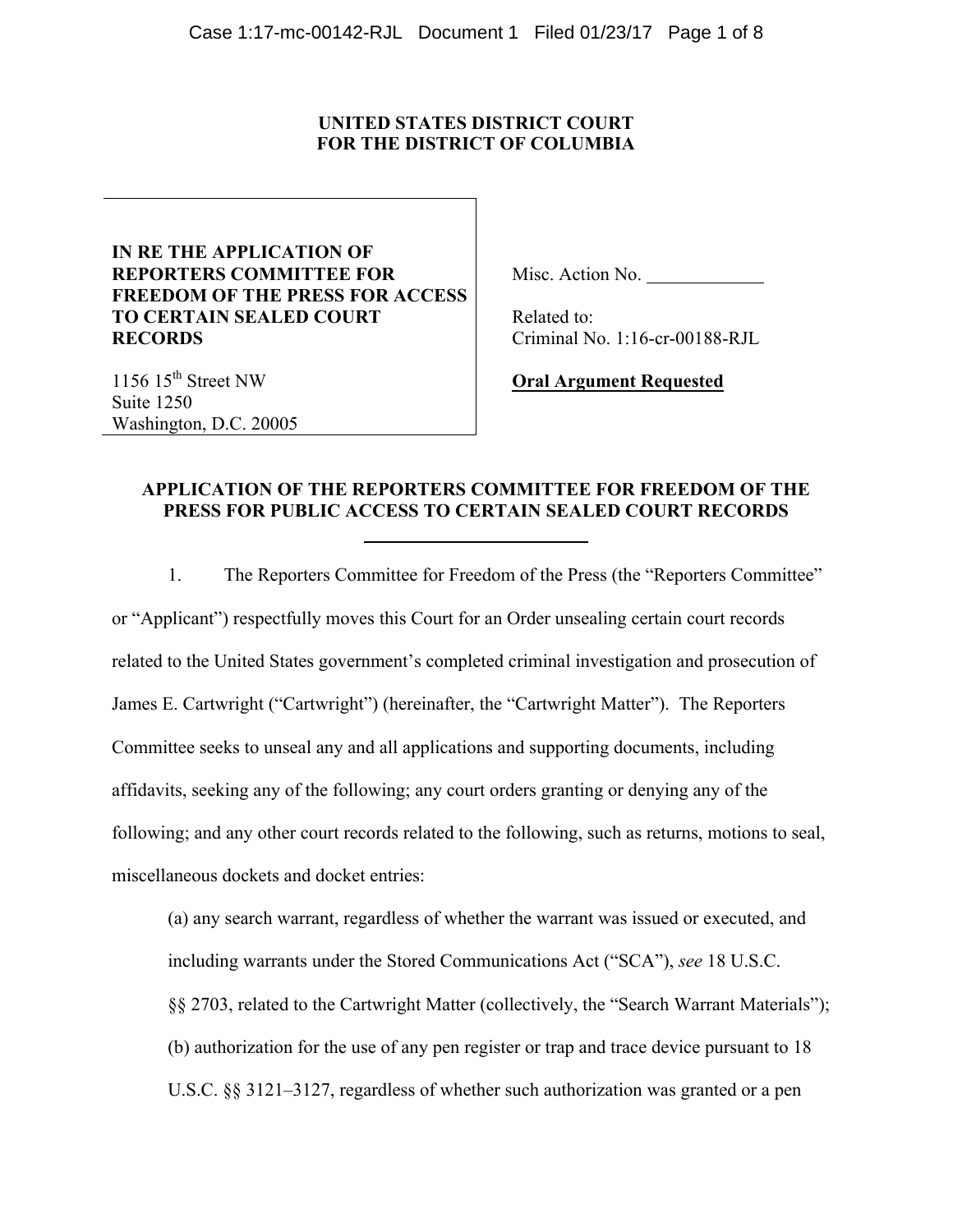register or trap and trace device was used, related to the Cartwright Matter (collectively, the "PR/TT Materials"); and

(c) any order pursuant to 18 U.S.C. § 2703(d) of the SCA, regardless of whether or not the order was issued or executed, related to the Cartwright Matter (collectively, the "Section 2703(d) Materials").

2. Upon information and belief, the materials subject to this Application were filed in a number of separate, miscellaneous matters, each of which was assigned a unique docket number. The Reporters Committee does not know and cannot ascertain based on publicly available information the docket numbers of the miscellaneous matters that fall within the scope of this Application.

#### **INTEREST OF THE APPLICANTS**

3. The Reporters Committee is an unincorporated nonprofit association of reporters and editors dedicated to safeguarding the First Amendment rights and freedom of information interests of the news media and the public. The Reporters Committee has participated as a party and as *amicus curiae* in First Amendment and freedom of information litigation since 1970. The Reporters Committee frequently represents the interests of the press and the public in court cases involving access to judicial proceedings and court records.

4. The Reporters Committee, like all members of the public and the press, has a strong interest in observing and understanding the consideration and disposition of matters by federal district courts. That interest is heightened when the federal government is a party.

5. The public and the press also have a powerful interest in obtaining access to court documents concerning judicial authorization for the use of law enforcement tools that allow the government to collect or otherwise obtain electronic communications and/or electronic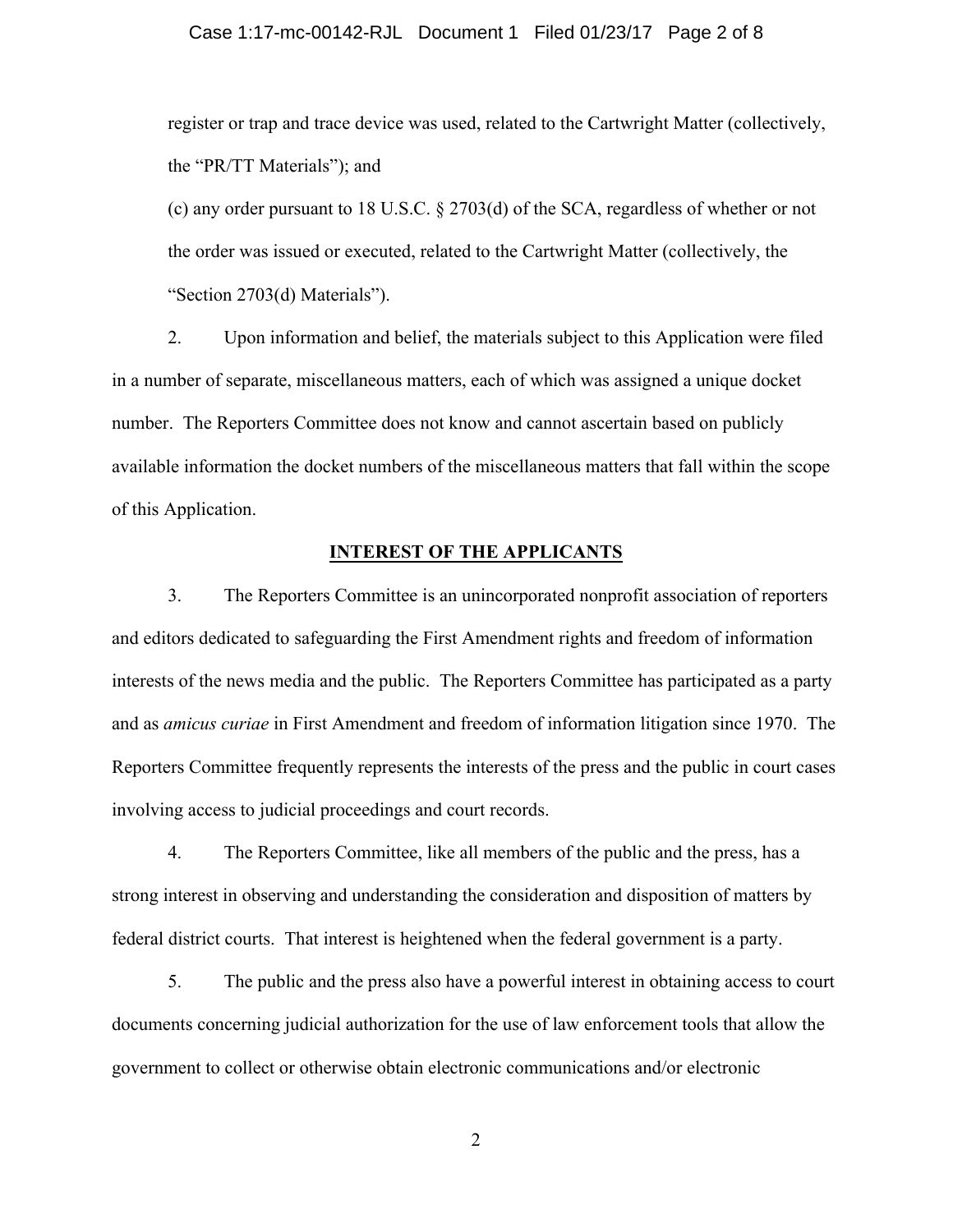#### Case 1:17-mc-00142-RJL Document 1 Filed 01/23/17 Page 3 of 8

communications records. Where the government obtains a search warrant allowing it to collect such information, and especially where—as in the case of orders pursuant to 18 U.S.C. § 2703(d) of the SCA and orders authorizing the use of pen registers and/or trap and trace devices—no warrant is required for the government to obtain such information, judicial oversight and, in turn, public oversight of the judicial process, is necessary to guard against government overreach.

6. In addition, the public and the press have a particularly strong interest in access to court records related to the government's investigation and prosecution of Cartwright, a retired United States Marine Corps four-star general and former vice chairman of the Joint Chiefs of Staff who in 2016 was indicted on charges that arose from alleged communications he had with members of the news media.

#### **BACKGROUND FACTS**

7. Applicant is informed and believes that Cartwright served as vice chairman of the Joint Chiefs of Staff from August 2007 to August 2011, during which time he held a Top Secret security clearance. *See* Statement of Offense, *United States v. Cartwright*, No. 1:16-cr-00188- RJL ("*Cartwright*") (D.D.C. filed Oct. 17, 2016), ECF No. 4 (the "Statement of Offense") at 1.

8. In October 2016, Cartwright pled guilty in this Court to a single count of making a materially false, fictitious, and fraudulent statement and representation to federal investigators in violation of 18 U.S.C. § 1001(a)(2). *See* Plea Agreement, *Cartwright* (D.D.C. filed Oct. 17, 2016), ECF No. 5 (the "Plea Agreement"). Cartwright was scheduled to be sentenced on January 31, 2017. On January 17, 2017, President Obama pardoned Cartwright. *See See* Justin Sink, *Obama Commutes Sentence of Chelsea Manning and Former General*, Bloomberg (Jan. 17, 2017), *available at* http://bloom.bg/2iyJKs2.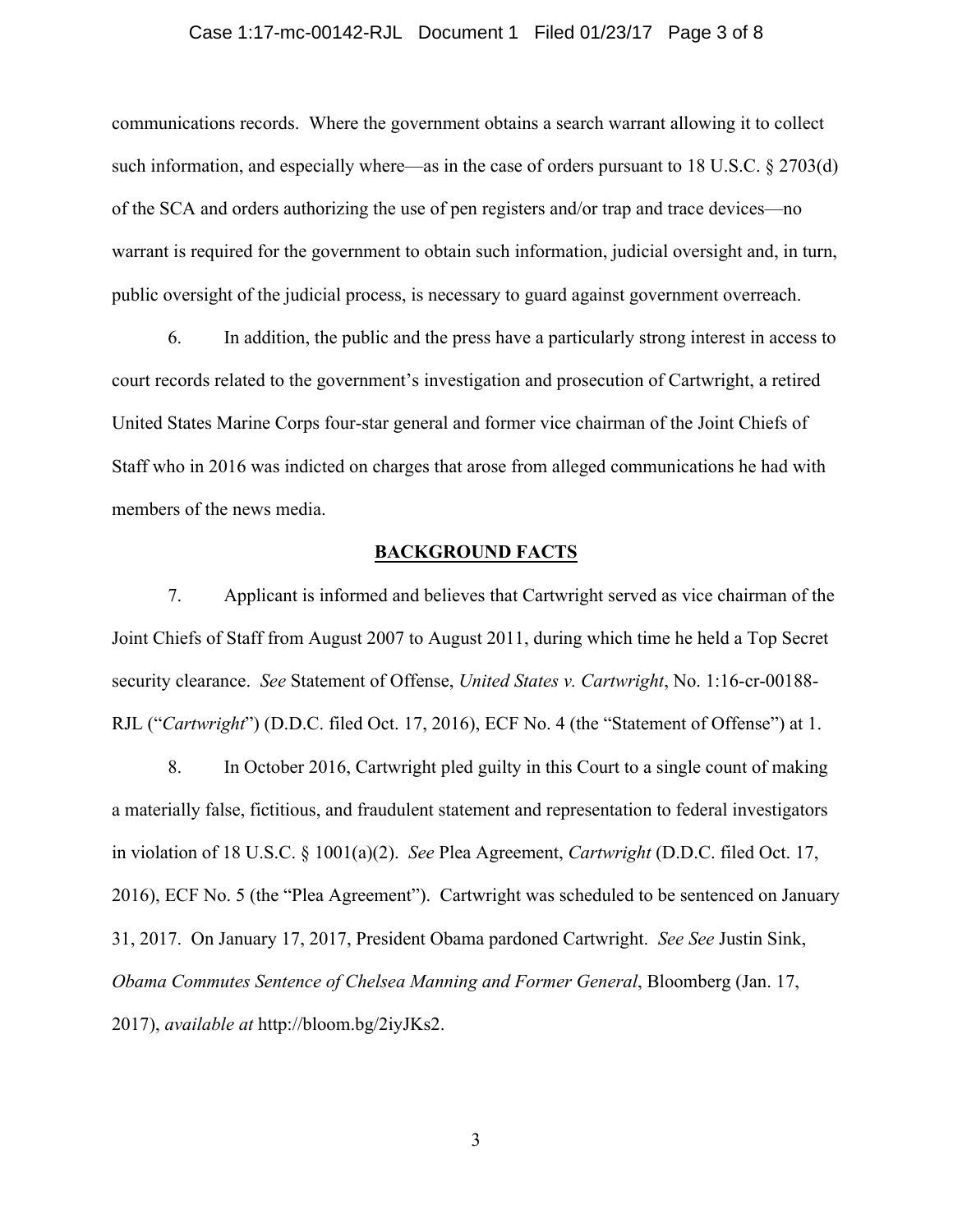#### Case 1:17-mc-00142-RJL Document 1 Filed 01/23/17 Page 4 of 8

9. Cartwright's indictment and subsequent guilty plea arose out of a government investigation into Cartwright's communications with at least two reporters: David Sanger of *The New York Times* and Daniel Klaidman, then of *Newsweek*. *See* Information, *Cartwright* (D.D.C. filed Oct. 13, 2016), ECF No. 1 (the "Information"); Statement of Offense; *see also* Charlie Savage, *James Cartwright, Ex-General, Pleads Guilty in Leak Case*, N.Y. Times (Oct. 17, 2016), *available at* http://nyti.ms/2ec7MGm. According to the Statement of Offense to which Cartwright pled guilty, in February 2012 Cartwright confirmed classified information to Klaidman, who included the information in an article. *See id*. at 4. The Statement of Offense also stated that between January and June 2012, Cartwright provided and confirmed classified information to Sanger, who included the classified information in an article and in a book. *See* Statement of Offense at 3–4.

10. On June 8, 2012, then Attorney General Eric Holder appointed two United States attorneys to investigate the disclosures. *See* Charlie Savage, *Holder Directs U.S. Attorneys to Track Down Paths of Leaks*, N.Y. Times (Jun. 8, 2012) *available at* https://nyti.ms/1nFe2HX. According to the Statement of Offense, in November 2012, Cartwright agreed to an interview with the Federal Bureau of Investigation (FBI). The Statement of Offense states that Cartwright made two false statements during that interview. First, the Statement of Offense states that after investigators showed Cartwright a list of quotes and statements from Sanger's book, Cartwright falsely told investigators that he was not the source of any of the quotes or statements, and that he did not provide or confirm classified information to Sanger. *See* Statement of Offense at 5. Second, the Statement of Offense states that Cartwright falsely told investigators that he never discussed an unnamed country with Klaidman, when he had, in fact, confirmed classified information regarding that country in an email to Klaidman. *Id*.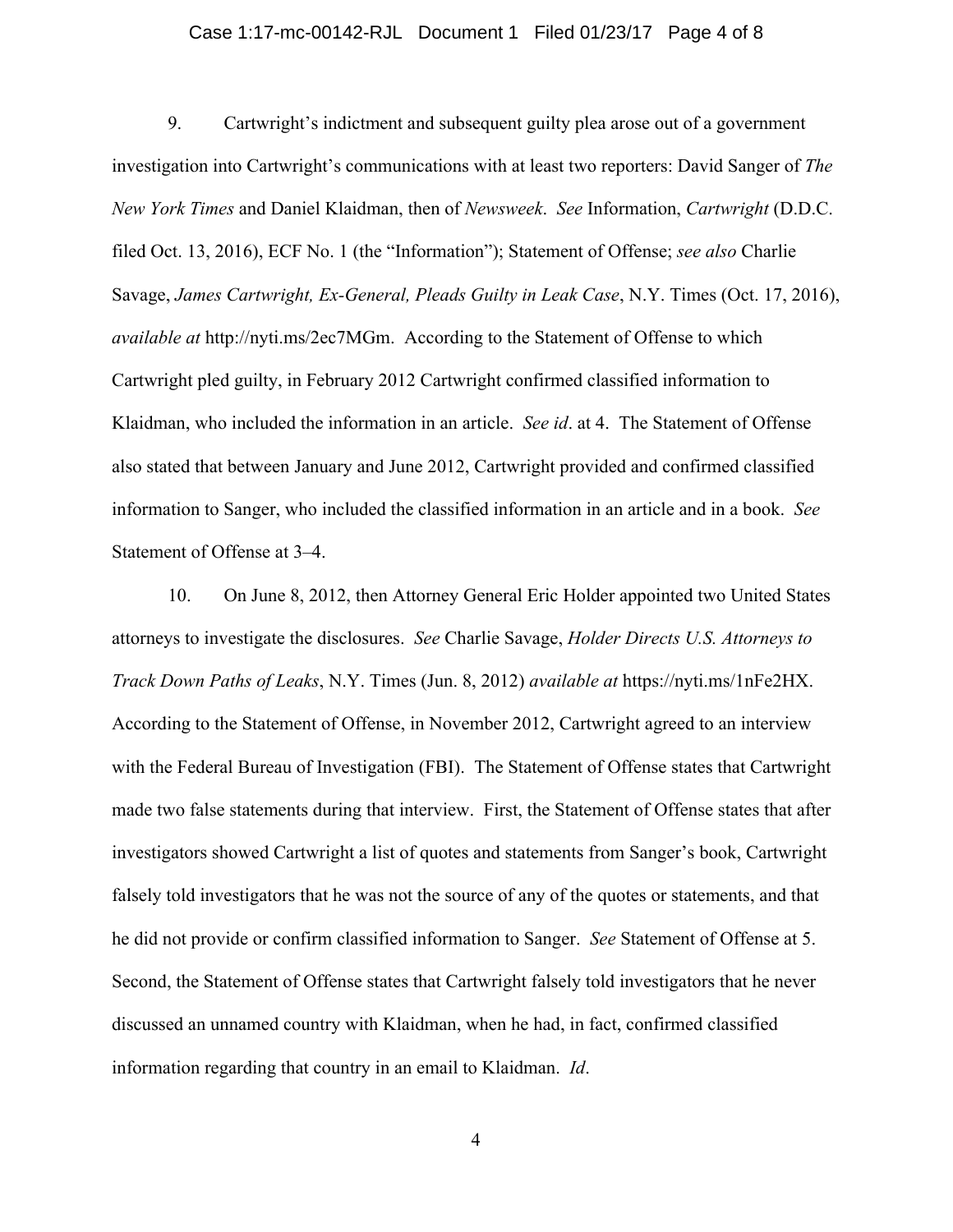#### Case 1:17-mc-00142-RJL Document 1 Filed 01/23/17 Page 5 of 8

11. In his Sentencing Memorandum filed with the Court, Cartwright stated that he had a second interview with the FBI in November 2012 and corrected the aforementioned misstatements. *See* Defendant's Sentencing Memorandum, *Cartwright* (D.D.C. filed Jan. 10, 2017), ECF No. 14 at 5 ("Defendant's Sentencing Memorandum"). He further stated that he did not initiate conversations with Klaidman and Sanger, did not offer to obtain information for them, and agreed to communicate with them primarily to dissuade them from publishing highly sensitive national secrets. *See* Defendant's Sentencing Memorandum at 10–11.

12. Documents filed with the Court in the Cartwright prosecution indicate that the government obtained search warrants, and may have obtained pen register and/or trap and trace orders and Section 2703(d) orders from the district court in the course of its investigation of Cartwright. *See* Government's Sentencing Memorandum, *Cartwright* (D.D.C. filed Jan. 10, 2017), ECF No. 15 at 5 (the "Government's Sentencing Memorandum") (noting that the government obtained a search warrant for Cartwright's personal email account).

13. The Information and Statement of Offense filed with the Court state that Cartwright provided and confirmed classified information to Sanger between January and June 2012, and confirmed classified information to Klaidman in February 2012. *See* Information; Statement of Offense at 3–4. Moreover, the Government's Sentencing Memorandum and other filings reference emails sent from Cartwright to Klaidman and email communications between Cartwright and Sanger. *See* Information; Statement of Offense at 5; Government's Sentencing Memorandum at 5. These filings indicate that the government, as part of its investigation of Cartwright, may have utilized electronic surveillance tools to target journalists' communications records.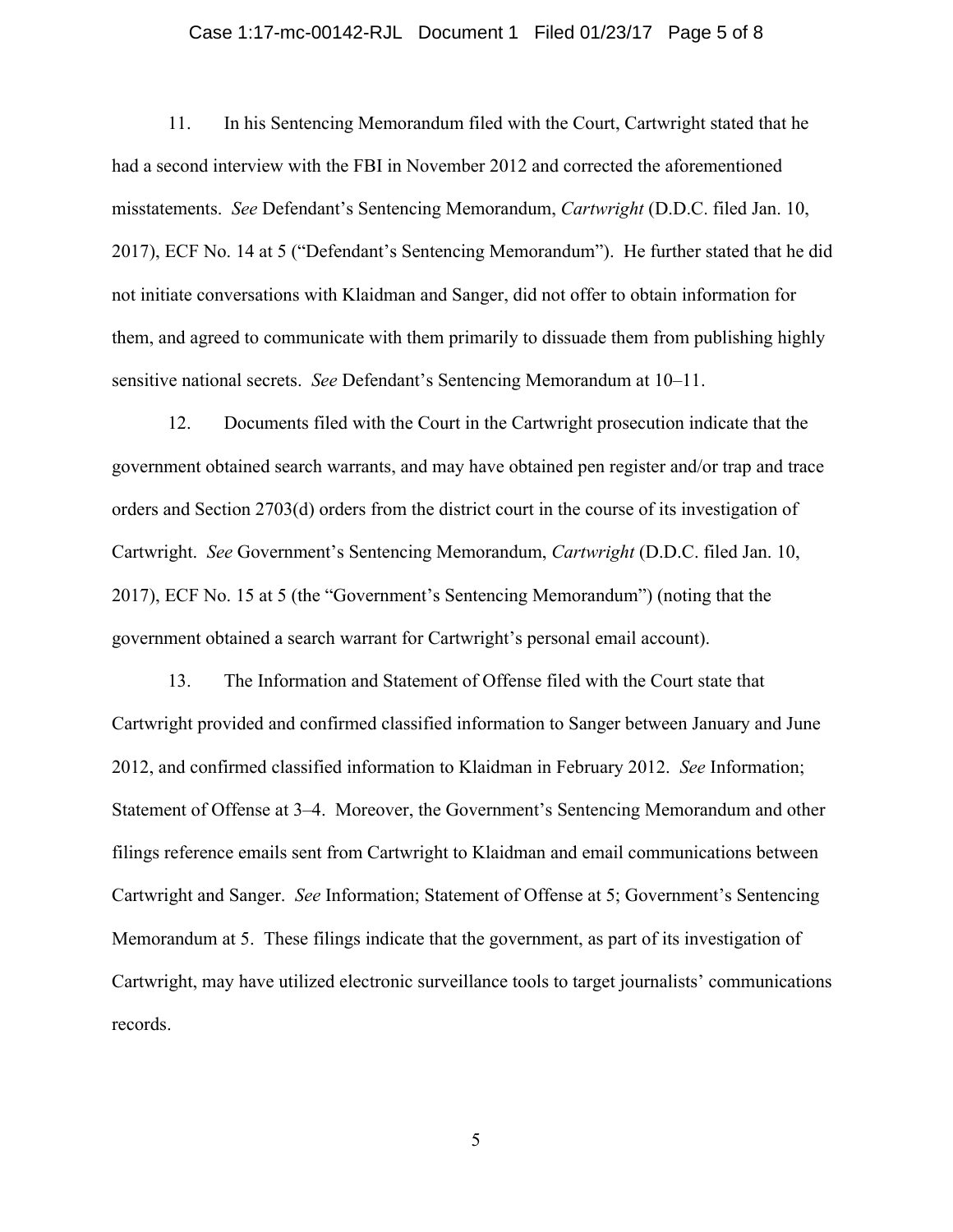#### Case 1:17-mc-00142-RJL Document 1 Filed 01/23/17 Page 6 of 8

14. The Reporters Committee, however, is not aware of any search warrants, orders authorizing the use of pen registers and/or trap and trace devices, or Section 2703(d) orders, or any applications or other materials related thereto, connected to the Cartwright Matter that have been unsealed.

15. As explained more fully in the accompanying Memorandum of Points and Authorities, the press and the public have a right of access to these judicial records under both the First Amendment and common law. No compelling government interest justifies the continued sealing of such records concerning the Cartwright Matter, particularly now that the government's investigation and prosecution of Cartwright has concluded.

#### **REQUEST FOR RELIEF**

16. The Reporters Committee seeks an order unsealing the Search Warrant Materials. Upon information and belief, each search warrant application filed by the government related to the Cartwright Matter was assigned a unique docket number, but no listing of these docket numbers is publicly available. Accordingly, in addition to seeking unsealing of the relevant dockets, and to facilitate the Court's resolution of this Application, the Reporters Committee also requests that the United States Attorney's Office be directed to provide a list of the docket numbers associated with the Search Warrant Materials.

17. The Reporters Committee also seeks an Order unsealing the PR/TT Materials. Upon information and belief, each application for an order authorizing the use of a pen register or trap and trace device filed by the government related to the Cartwright Matter was assigned a unique docket number, but no listing of these docket numbers is publicly available. Accordingly, in addition to seeking unsealing of the relevant dockets, and to facilitate the Court's resolution of this Application, the Reporters Committee also requests that the United States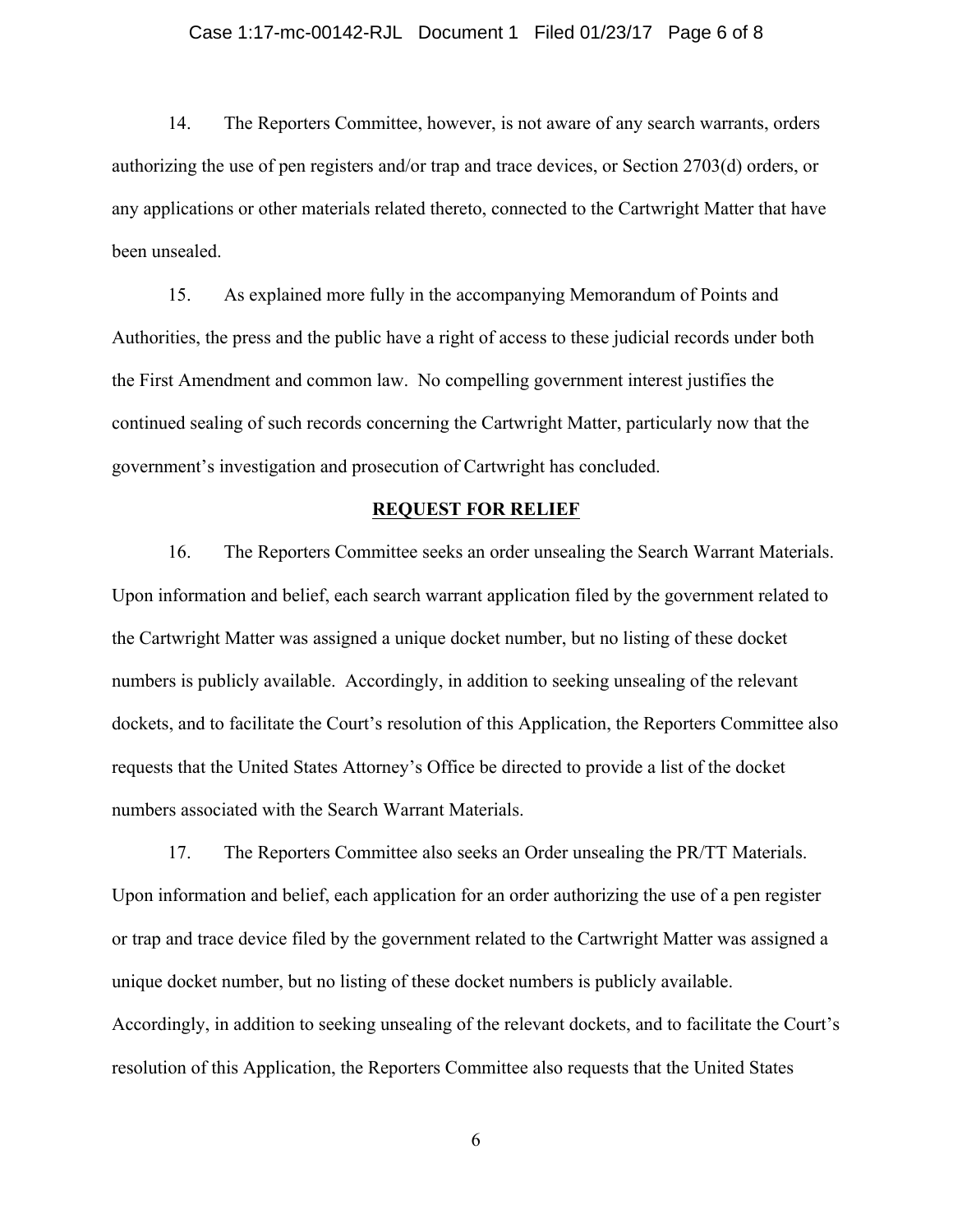#### Case 1:17-mc-00142-RJL Document 1 Filed 01/23/17 Page 7 of 8

Attorney's Office be directed to provide a list of the docket numbers associated with the PR/TT **Materials** 

18. The Reporters Committee also seeks an Order unsealing the Section 2703(d) Materials. Upon information and belief, each application for an order pursuant to 18 U.S.C. § 2703(d) filed by the government related to the Cartwright Matter was assigned a unique docket number, but no listing of these docket numbers is publicly available. Accordingly, in addition to seeking unsealing of the relevant dockets, and to facilitate the Court's resolution of this Application, the Reporters Committee also requests that the United States Attorney's Office be directed to provide a list of the docket numbers associated with the Section 2703(d) Materials.

19. The Reporters Committee seeks any further relief that the Court deems just and proper.

### **ORAL ARGUMENT REQUESTED**

20. The Reporters Committee respectfully requests oral argument.

Dated: January 23, 2017 Respectfully submitted,

*/s Katie Townsend* Katie Townsend D.C. Bar No. 1026115 Bruce D. Brown D.C. Bar No. 457317 THE REPORTERS COMMITTEE FOR FREEDOM OF THE PRESS 1156 15th St. NW, Suite 1250 Washington, DC 20005 Phone: 202.795.9300 Facsimile: 202.795.9310 ktownsend@rcfp.org bbrown@rcfp.org *Counsel of Record for Applicant the Reporters Committee for Freedom of the Press*